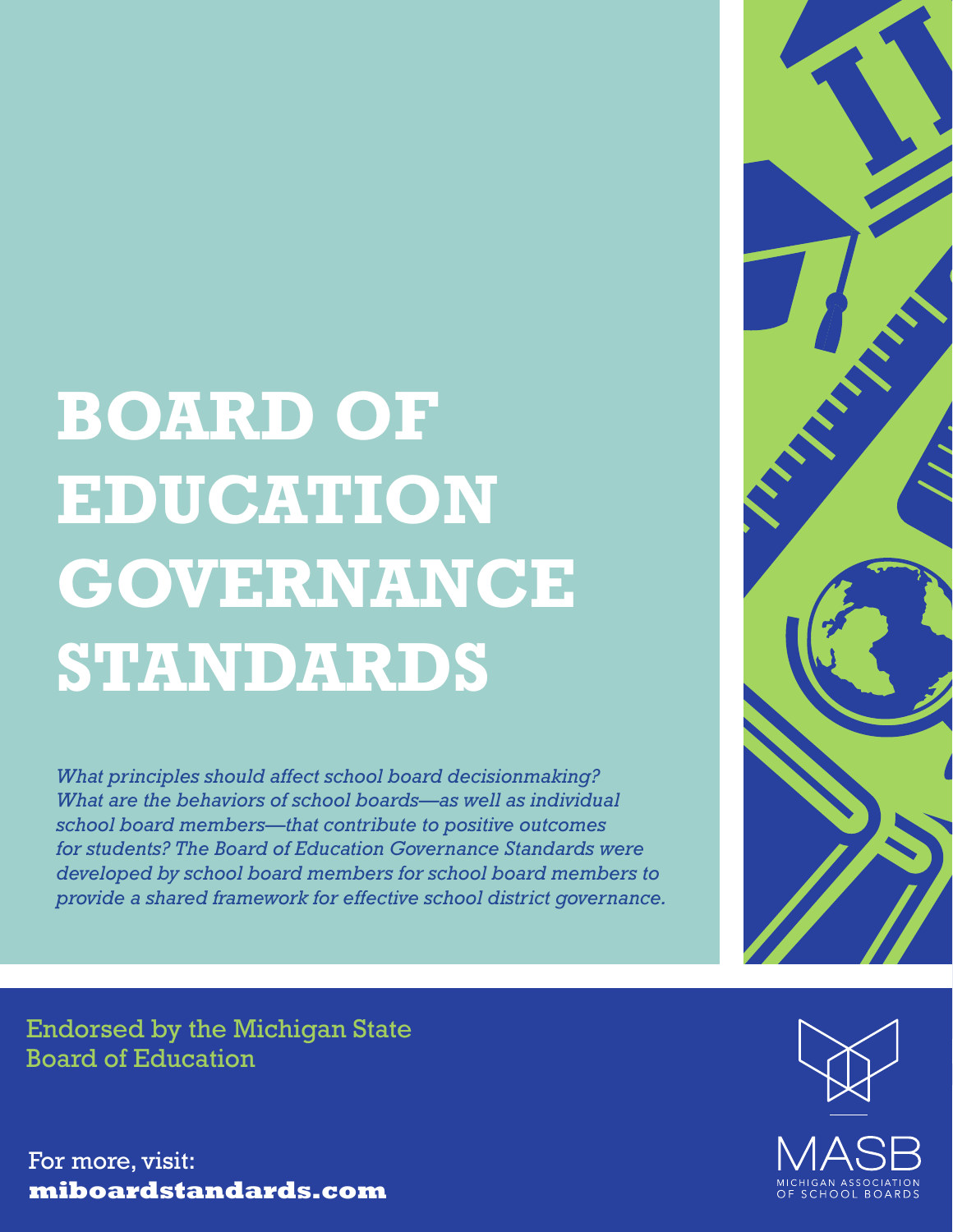

### **Table of Contents**

| Guiding Principles of the Board of Education. 4            |  |
|------------------------------------------------------------|--|
| Individual Board Member Governance Standards  6            |  |
| Guiding Principles of the Individual School Board Member 6 |  |
|                                                            |  |

**Note:** *Shared understanding of terms and practices is essential for effective school district governance. Key terms are defined within the Glossary at the back of this document. To alert the reader, these terms are underlined throughout the text.*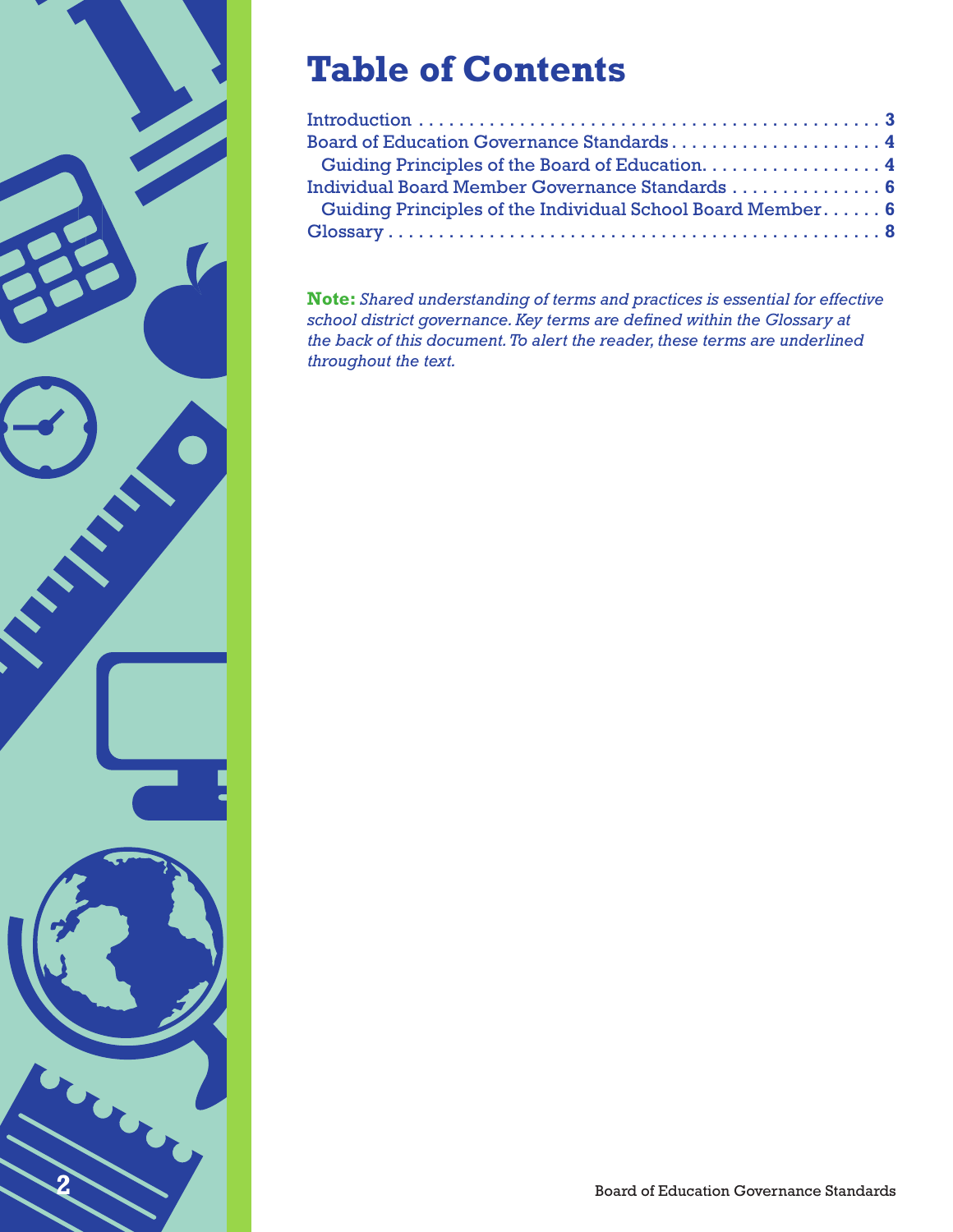### **Introduction**

Why do citizens serve on boards of education? School board members consistently report coming to service on a school board because they care deeply about doing the right things for children. *1* In serving, school board members give countless hours to the governance of public schools and open themselves up to the scrutiny and, sometimes, acrimony of their fellow citizens. While school board service is most certainly not for the timid or uninformed, it is an excellent means of impacting the lives of children in one's community. There is, after all, a correlation between the work of school boards and student achievement.<sup>2</sup> But, for the school board's impact on student achievement to be positive, the service must be guided by principles that support excellent outcomes for students and are reflective of research-based practices of effective school boards. *2*

The Board of Education Governance Standards are intended for use by local and intermediate school boards as well as individual school board members. They were developed by school board members *for school board members* to provide a shared framework for effective school district governance. By design, the Governance Standards are in simple terms so as to be easily understood and promote understanding across the board table and throughout communities.

Developing the Governance Standards was relatively straightforward work—research has benchmarked the practices of effective school boards, and MASB has access to the perspective and experiences of literally thousands of school board members and superintendents. The more complex work related to the Governance Standards must occur at school board tables across the state—in *living* the Standards—in holding ourselves and fellow board members accountable to the Standards. We must be disciplined in *our own* governance behaviors. We must respect our board colleagues enough to expect them to be disciplined in their governance behaviors. And we must have the courage to speak up when the performance of individuals or the board is not in alignment with the Standards. This is the challenge we must overcome if we are to do the right things for children.

*<sup>1</sup> Bartusek, L. (Ed.) IASB's Lighthouse Study: School Boards and Student Achievement. Iowa Association of School Boards, 2000.*

*<sup>2</sup> Dervarics, C. and O'Brien, E. Back to school: How parent involvement affects student achievement. Center for Public Education, 2011.*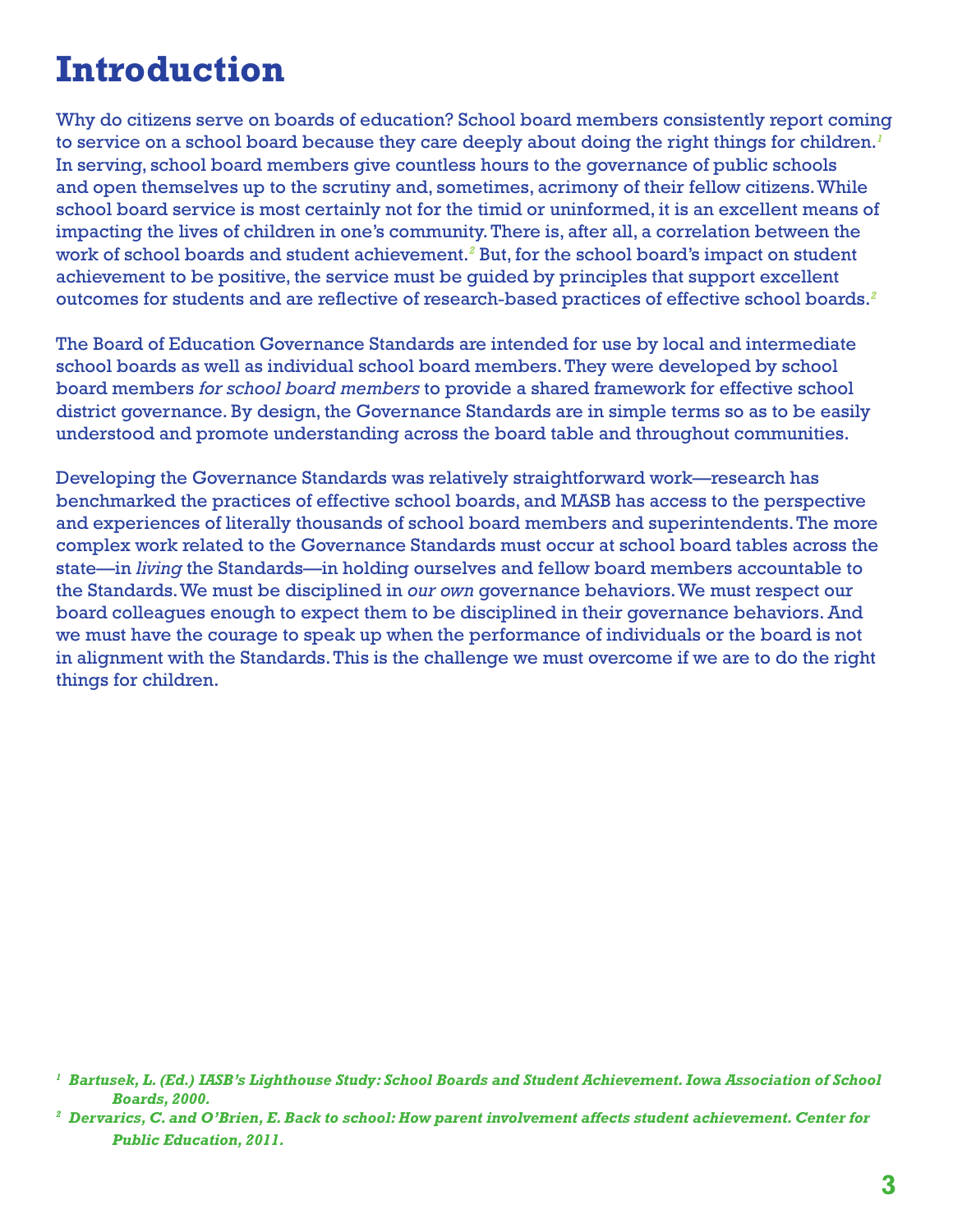### **Board of Education Governance Standards**

### *Guiding Principles of the Board of Education:*

*Accountability | Commitment to Learning | Inclusivity Stewardship | Transparency | Vision-Driven*

### *The Board of Education, in cooperation with the superintendent and stakeholders, establishes and commits to a vision for the school district that emphasizes high expectations for achievement of all students and quality instruction.*

Questions to evaluate or prompt successful adoption of this standard include:

- 1.a. Has the Board of Education formally adopted a district plan that includes a concise vision statement?
- **1.b.** Were stakeholders engaged in the district planning process?
- **1.c.** Does the district plan include nonnegotiable goals related to student achievement and quality instruction?
- **1.d.** Are school improvement or related turnaround efforts aligned to the district plan?
- **1.e.** Has the Board of Education adopted a system to monitor progress toward goals?
- **1.f.** Are resources aligned to the district plan?
- **1.g.** Does the Board of Education proactively address barriers to implementing the vision even when doing so may be unpopular? (Such as with budget cuts, building closures, etc.)
- **1.h.** Does the Board of Education establish goals for its performance based upon the district plan?
- 1.i. Are decisions of the Board of Education guided by the district plan and related goals?

#### *The Board of Education governs in a manner that is dignified and worthy of trust.*

Questions to evaluate or prompt successful adoption of this standard include:

- **2.a.** Does the Board of Education demonstrate a unity of purpose and articulate a common vision for the district?
- **2.b.** Is school district business conducted in an ethical, civil and responsible manner?
- **2.c.** Does the Board of Education demonstrate knowledge of school district governance, research-based practices in education and school finance, as well as school and labor law?
- **2.d.** Does the Board of Education govern with board-adopted policies and procedures?
- **2.e.** Has the Board of Education adopted a budget based on realistic projections reflecting expenses that are less than income?
- **2.f.** Do the interactions and decisions of the Board of Education serve as examples of effective and responsible leadership for the district's students?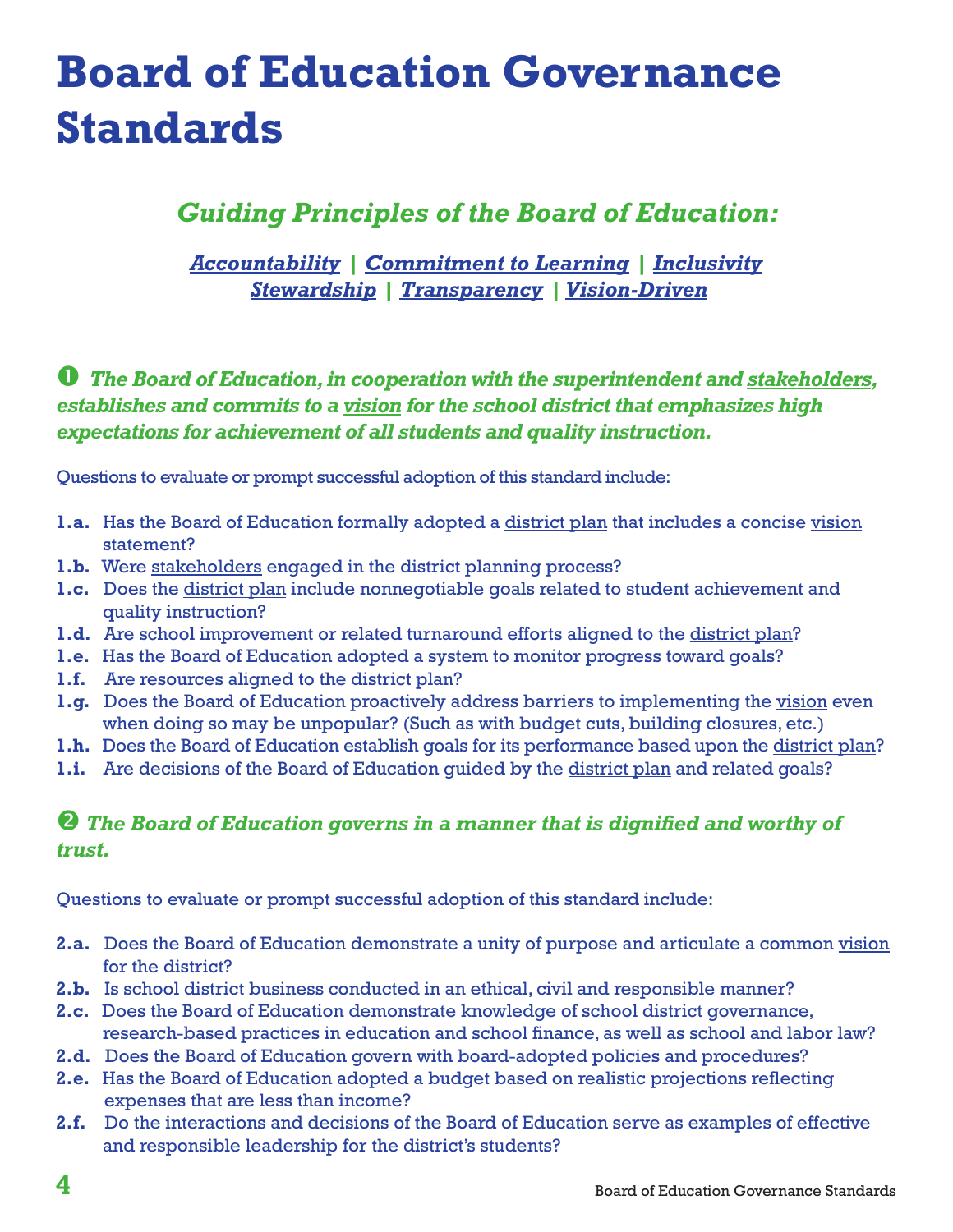### *The Board of Education is accountable to the school district community.*

Questions to evaluate or prompt successful adoption of this standard include:

- **3.a.** Is the Board of Education knowledgeable of the students, families and community it serves including factors such as conditions that impact learning and desired outcomes?
- **3.b.** Does the Board of Education operate in an open and transparent manner?
- **3.c.** Prior to deliberating, does the Board of Education inform itself by listening to a diverse range of views from around the board table as well as across the community it serves?
- **3.d.** Is progress toward goals and student performance regularly reported to the community?
- **3.e.** Is the Board of Education's performance evaluated on a regular basis with the use of a valid and reliable assessment (internally, externally or both) and reported to the community?
- **3.f.** Has the Board of Education put policies in place that support successful implementation of the district plan?
- **3.g.** Does the Board of Education's governance of the school district demonstrate due concern with regard to financial and legal matters?

### *The Board of Education holds the superintendent accountable for creating the outcomes identified in the school district plan.*

Questions to evaluate or prompt successful adoption of this standard include:

- **4.a.** Does the Board of Education provide policies and systems for oversight of district resources, infrastructure and compliance?
- **4.b.** Does the Board of Education receive regular reports regarding progress toward district goals?
- **4.c.** Does the Board of Education monitor student academic progress based on assessments that are valid and reliable?
- **4.d.** Has the Board of Education established clear expectations for the superintendent, as well as the means and timeline on which the superintendent is to be evaluated?
- **4.e.** Does the Board of Education actively participate in the support, development and evaluation of the superintendent?
- **4.f.** Does the Board of Education place an emphasis on continuous improvement despite challenging circumstances?
- **4.g.** Has the Board of Education established quality instruction and the development of master teachers as critical district priorities to guide the superintendent's work?
- **4.h.** Does the board spend more time on policies to improve student achievement and monitoring progress and less time on operational issues?

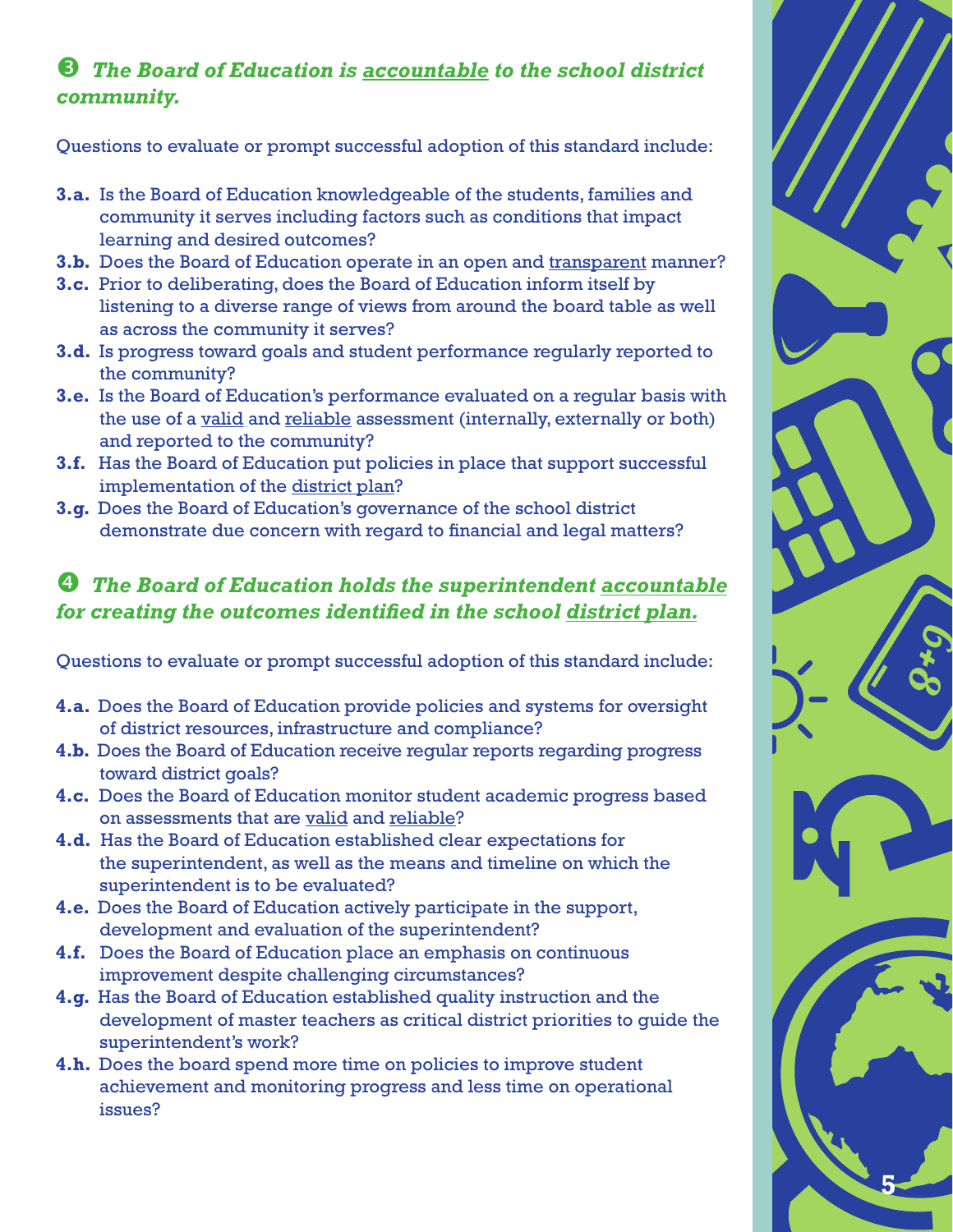## **Individual Board Member Governance Standards**

### *Guiding Principles of the Individual School Board Member:*

*Advocacy | Civility | Courage | Empathy | Inquiry Integrity | Regard for Authority of the Board | Selflessness*

### *The individual school board member is motivated by and focuses on what is in the best interest of all students.*

Questions to evaluate or prompt successful adoption of this standard include:

- **1.a.** Does the board member primarily concern him/herself with the goals that have been identified in the district plan?
- **1.b.** Does the board member demonstrate concern for all students in action, deed and decisions?
- **1.c.** Is the board member able to set aside personal issues and participate as a member of a board?
- **1.d.** Does the board member maintain confidentiality when expected to do so?
- **1.e.** Does the board member advocate for viable and effective PK-12 public education? (Such as by contacting legislators about PK-12 issues, legislation, state education funding, etc.; talking with parents and community members about how they can positively advocate for and participate in their district, etc.)

#### *The individual school board member believes in the importance of and actively engages in lifelong learning.*

Questions to evaluate or prompt successful adoption of this standard include:

- **2.a.** Is the board member actively engaged in learning new concepts, skills or best practices?
- **2.b.** Is the board member willing and able to develop competency in matters related to school governance such as school finance and policy, as well as school and labor law?
- **2.c.** Does the board member seek out and engage in learning opportunities to improve his/her ability to serve effectively on a Board of Education?

#### *The individual school board member understands and respects both the authority and responsibilities of the Board of Education.*

Questions to evaluate or prompt successful adoption of this standard include:

**3.a.** Does the board member act in accordance with Michigan law, which does not vest individual board members with any type of independent legal authority?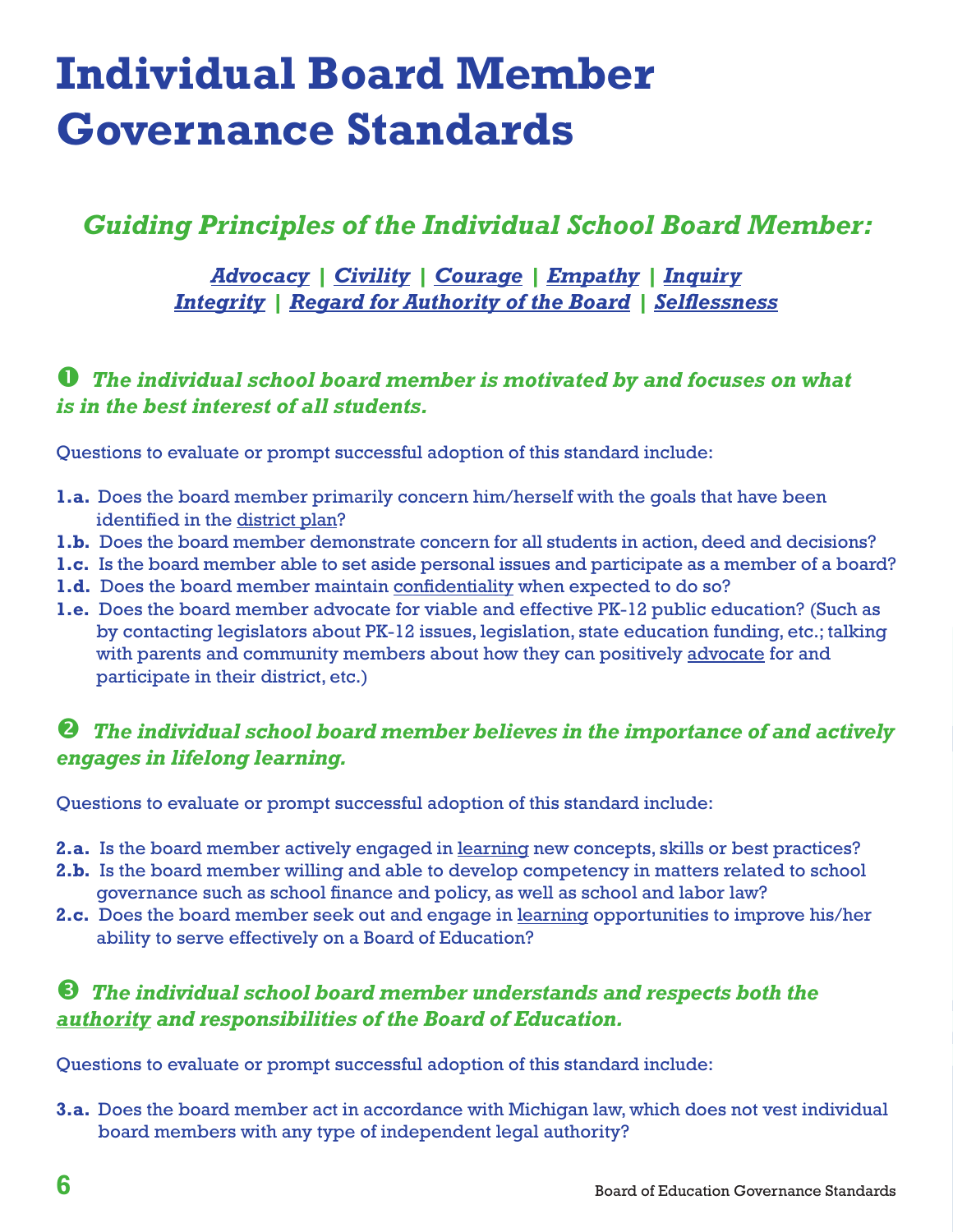- **3.b.** Does the board member demonstrate a clear grasp of the roles and responsibilities of the Board of Education and the superintendent?
- **3.c.** Does the board member follow established policies and procedures?
- **3.d.** Does the board member support decisions of the Board of Education after a vote is taken regardless of his/her individual position prior to the vote?
- **3.e.** Is the board member able to identify, discuss and resolve conflict with respect and civility?
- **3.f.** Does the board member come to meetings having read the background materials and adequately prepared to address items on the agenda?
- **3.g.** Does the board member demonstrate understanding of and respect for school district structure and protocols?
- **3.h.** Does the board member declare and avoid engaging in conflicts of interest?

### *The individual school board member approaches school governance work with a spirit of inquiry.*

Questions to evaluate or prompt successful adoption of this standard include:

- **4.a.** Is the board member open to discussion without prejudging issues?
- **4.b.** Does the school board member seek clarity and understanding before forming an opinion?
- **4.c.** Does the board member actively seek common ground and work to foster productive relationships with all other members of the Board of Education as well as the superintendent?
- **4.d.** Does the board member seek out and respect perspectives that are different than his/her own?

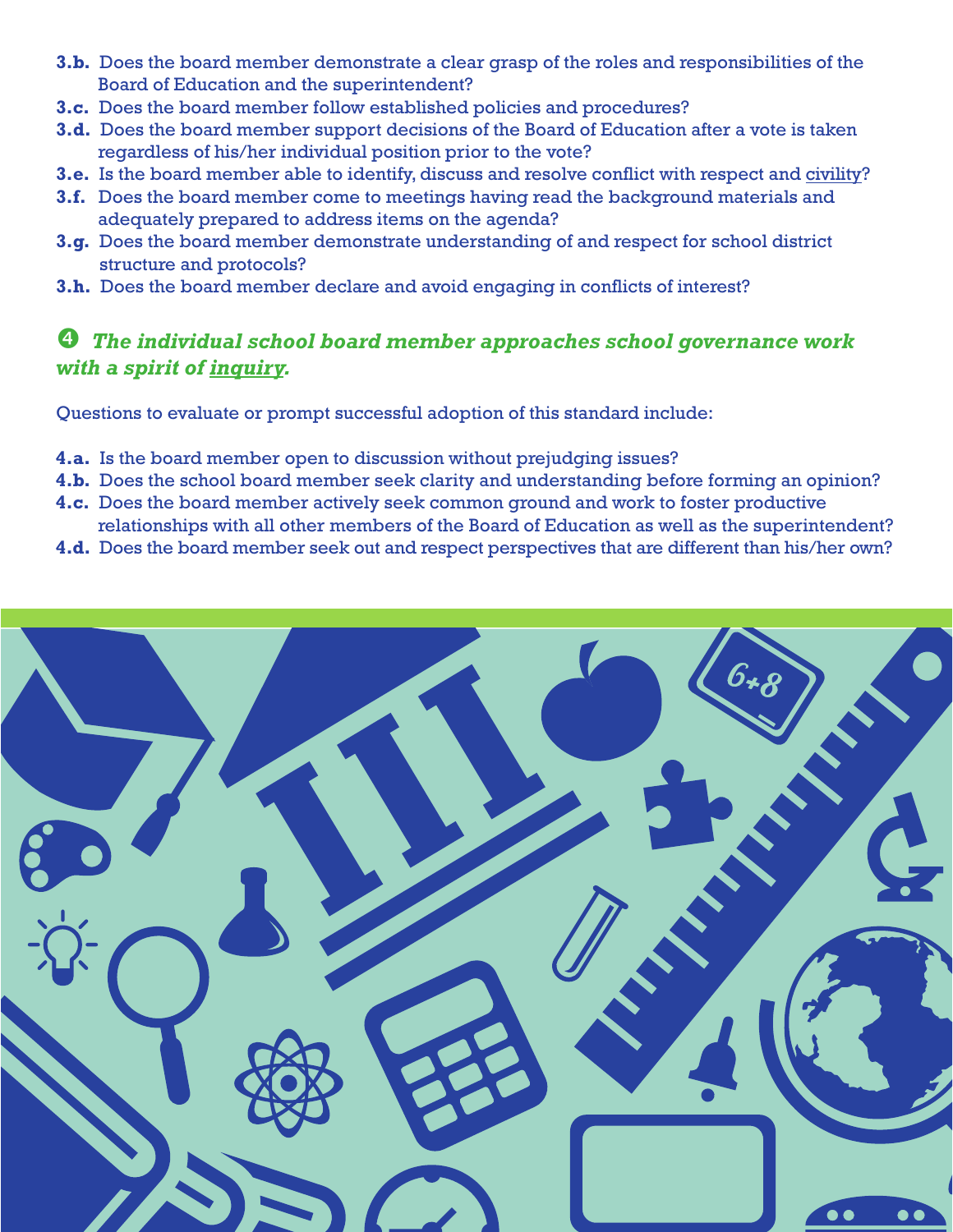# **Glossary**

| Accountability            | Accountability is accepting responsibility for ensuring the conditions are in<br>place for positive student outcomes and learning to occur.                                                                                                                                                                                                                                                                                                                                                                                                                                                                                                                                                 |
|---------------------------|---------------------------------------------------------------------------------------------------------------------------------------------------------------------------------------------------------------------------------------------------------------------------------------------------------------------------------------------------------------------------------------------------------------------------------------------------------------------------------------------------------------------------------------------------------------------------------------------------------------------------------------------------------------------------------------------|
| Advocacy                  | Advocacy is actively supporting that which is in the best interest of Michigan's<br>public school students.                                                                                                                                                                                                                                                                                                                                                                                                                                                                                                                                                                                 |
| Civility                  | Civility is about more than just politeness, although politeness is a necessary<br>first step. It is about disagreeing without disrespect, seeking common<br>ground as a starting point for dialogue about differences, listening past one's<br>preconceptions, and teaching others to do the same. Civility is the hard work<br>of staying present even with those with whom we have deep-rooted and fierce<br>disagreements. It is political in the sense that it is a necessary prerequisite<br>for civic action. But it is political too in the sense that it is about negotiating<br>interpersonal power such that everyone's voice is heard, and nobody's is<br>ignored. <sup>3</sup> |
| Commitment<br>to Learning | Commitment to learning describes a dedication to the belief that everyone<br>can learn and that lifelong learning is key to an individual's ability to create<br>positive outcomes.                                                                                                                                                                                                                                                                                                                                                                                                                                                                                                         |
| Confidential              | School board members become aware of information of which unauthorized<br>disclosure could be prejudicial to the interest of the district and/or illegal.                                                                                                                                                                                                                                                                                                                                                                                                                                                                                                                                   |
| Courage                   | Courage is the mental or moral strength to venture, persevere and withstand<br>danger, fear or difficulty. <sup>4</sup>                                                                                                                                                                                                                                                                                                                                                                                                                                                                                                                                                                     |
| <b>District Plan</b>      | At minimum, a district plan lays out the objectives a district intends to<br>accomplish including the steps it will take to accomplish those objectives as<br>well as the timeframe and metrics that will be used to evaluate progress. See<br>Strategic Plan for the optimal alternative.                                                                                                                                                                                                                                                                                                                                                                                                  |
| Empathy                   | Empathy is the capacity to understand, be aware of, be sensitive to and<br>vicariously experience the feelings, thoughts and experience of another. <sup>5</sup>                                                                                                                                                                                                                                                                                                                                                                                                                                                                                                                            |
| Inclusivity               | Inclusivity is the policy of including people who might otherwise be excluded<br>or marginalized. <sup>6</sup> This includes board members, stakeholders and students.                                                                                                                                                                                                                                                                                                                                                                                                                                                                                                                      |
| Integrity                 | Integrity is the concept of consistency of one's actions, values, methods,<br>measures, principles, expectations and outcomes. <sup>7</sup>                                                                                                                                                                                                                                                                                                                                                                                                                                                                                                                                                 |
| Inquiry                   | Inquiry is an approach to understanding that is constructed in the process of<br>people working and conversing together as they pose and solve problems,<br>making discoveries and testing new knowledge in the course of shared<br>$\arctivity.8$                                                                                                                                                                                                                                                                                                                                                                                                                                          |

*3 The Institute for Civility in Government, 2017. 4 Merriam-Webster, 2017.*

*5 Merriam-Webster, 2017.*

*6 The Oxford Pocket Dictionary of Current English, 2017. 7 Goree, 2007.*

*8 Galileo Educational Network, 2016.*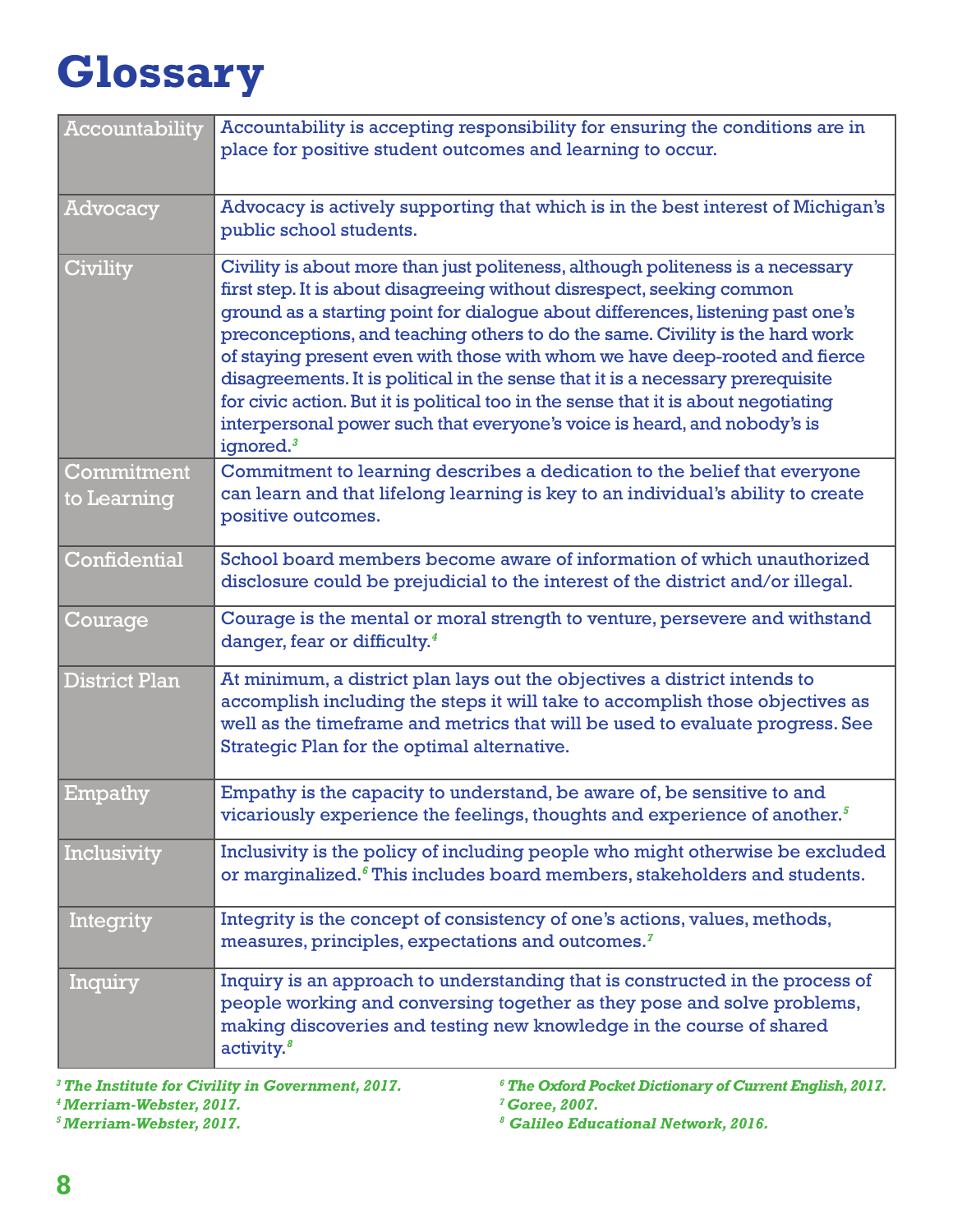| <b>Regard for</b><br>Authority of<br>the Board | Regard for the authority of the board is the ability of an individual board<br>member to respect and support the vote of the board of education even if his/<br>her position was contrary to the decision.                                                                                                                                                                                                                                                                                                                                                                                                                                                                                                |
|------------------------------------------------|-----------------------------------------------------------------------------------------------------------------------------------------------------------------------------------------------------------------------------------------------------------------------------------------------------------------------------------------------------------------------------------------------------------------------------------------------------------------------------------------------------------------------------------------------------------------------------------------------------------------------------------------------------------------------------------------------------------|
| Reliability                                    | The extent to which a measurement gives results that are very consistent. <sup>9</sup>                                                                                                                                                                                                                                                                                                                                                                                                                                                                                                                                                                                                                    |
| <b>Selflessness</b>                            | Selflessness is putting the needs and concerns of others ahead of one's self.                                                                                                                                                                                                                                                                                                                                                                                                                                                                                                                                                                                                                             |
| <b>Stakeholders</b>                            | Individuals and groups who have an interest in the welfare of a community's<br>children and public school district including but not limited to district<br>residents, students, business owners/operators, district staff members, union<br>leadership, etc.                                                                                                                                                                                                                                                                                                                                                                                                                                             |
| Stewardship                                    | Stewardship is the careful and responsible management of the school district's<br>resources including finances, facilities, human resources, etc.                                                                                                                                                                                                                                                                                                                                                                                                                                                                                                                                                         |
| <b>Strategic Plan</b>                          | A strategic plan is a document that empowers school districts to plan for con-<br>tinuous change and is used to communicate with the entire school community<br>the Board of Education's vision for the district, goals related to making that vi-<br>sion a reality and the actions needed to achieve those goals, as well as related<br>support materials such as timelines and measurements. <sup>10</sup><br>It is established via a process that engages stakeholders in assessing the in-<br>ternal and external environments, analyzes the implications or relevant trends,<br>and identifies effective strategies for achieving the desired future state of the<br>school district. <sup>11</sup> |
| Transparency                                   | Transparency describes a board's obligation to share information with<br>citizens. Information on how officials conduct the public business and spend<br>taxpayers' money must be readily available and easily understood. <sup>12</sup>                                                                                                                                                                                                                                                                                                                                                                                                                                                                  |
| Validity                                       | Validity of an assessment is the degree to which it measures what it is sup-<br>posed to measure. <sup>13</sup>                                                                                                                                                                                                                                                                                                                                                                                                                                                                                                                                                                                           |
| Vision                                         | A vision describes in detail the desired future state of a school district. It<br>announces to staff members, parents and students where a district is heading<br>and why they should take the trip with you. <sup>14</sup>                                                                                                                                                                                                                                                                                                                                                                                                                                                                               |
| <b>Vision-Driven</b>                           | Vision-driven describes a board that, in partnership with the superintendent<br>and stakeholders, establishes a shared vision and plans for the school district<br>to attain that vision. $15$                                                                                                                                                                                                                                                                                                                                                                                                                                                                                                            |

*9 Wikipedia, 2017.*

*10 Balanced Scorecard Institute, 2017.*

*11 National School Board Association, 2006.*

*12 The Encyclopedia of American Politics, 2017.*

*13 Wikipedia, 2017.*

*14 Farmer, P. & Gabriel, J., n.d.*

*15 Iowa School Boards Association, n.d.*